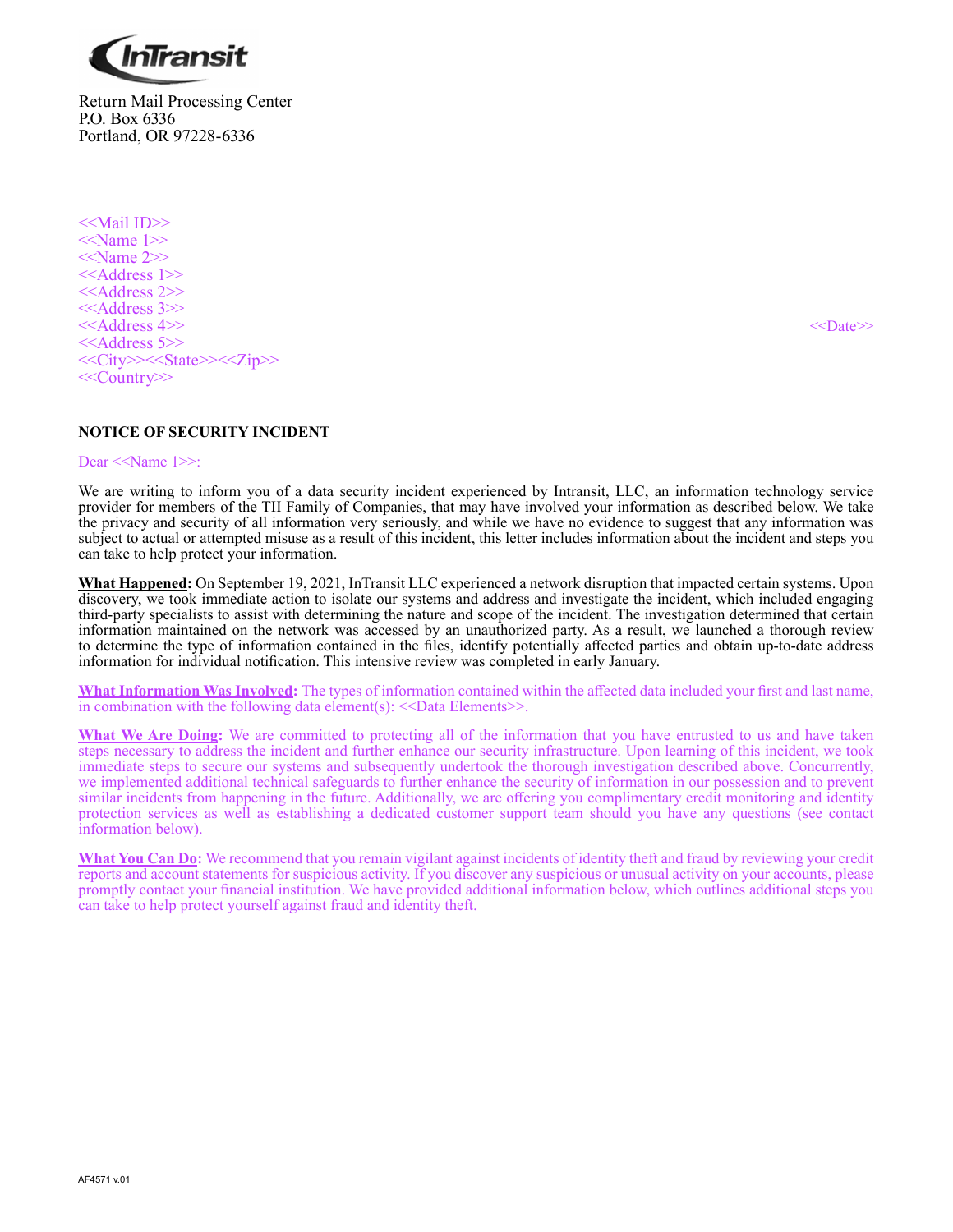**For More Information:** Should you have any questions or concerns, please contact our dedicated assistance team, which can be reached at 855-604-1728, Monday through Friday, 9:00 a.m. to 9:00 p.m. Eastern Time, except holidays. The security of information is of the utmost importance to us. We are committed to protecting your information, preserving your trust in us, and we continue to be thankful for your support.

Sincerely,

Ronald Carlon

Ronald B. Carlson President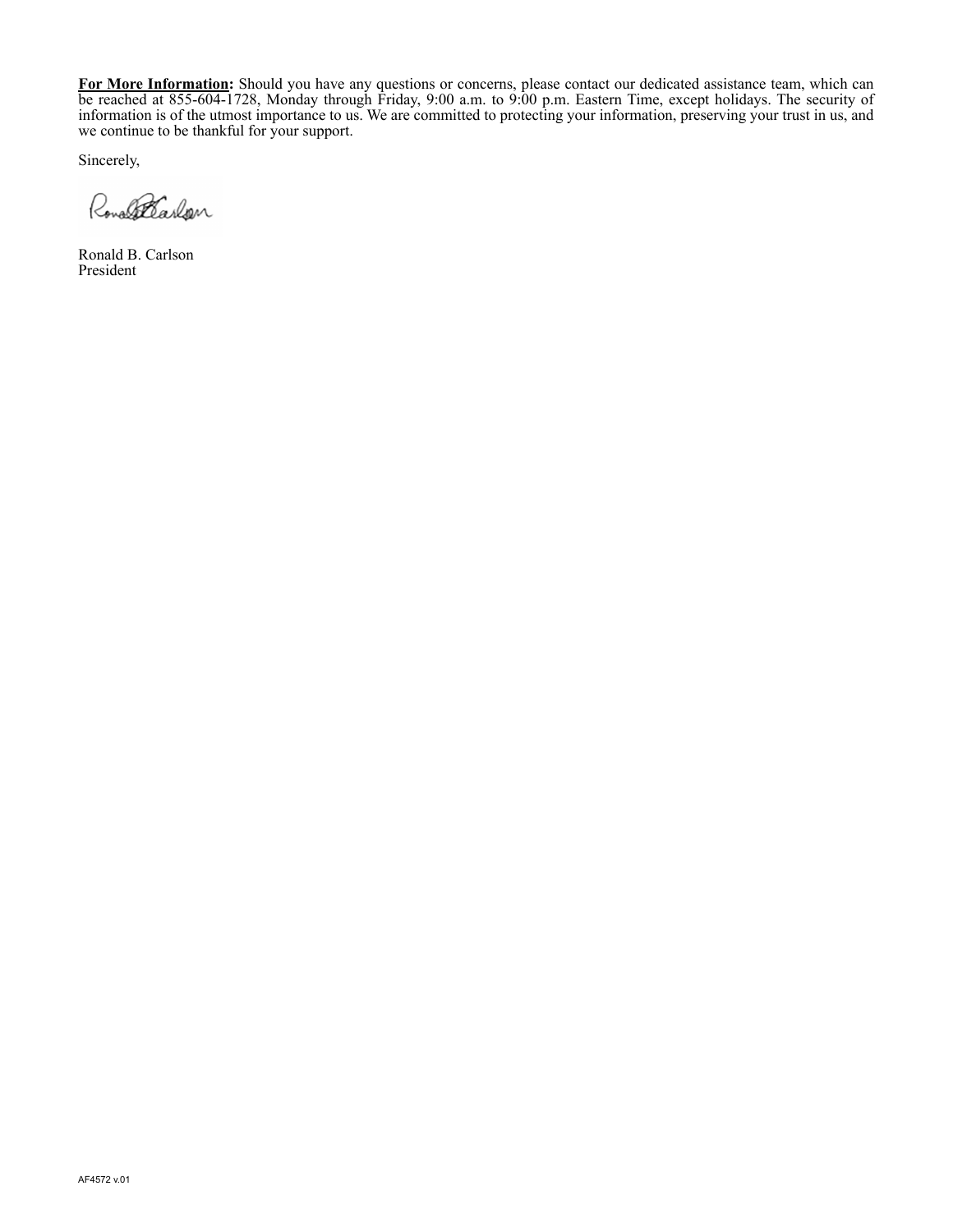### **STEPS YOU CAN TAKE TO HELP PROTECT INFORMATION**

# **Enroll in Credit Monitoring and Identity Restoration Services**



**Enter your Activation Code:** <<*ACTIVATION CODE*>> **Enrollment Deadline:** <<Enrollment Deadline>>

## **Equifax Credit Watch**™ **Gold**

\*Note: You must be over age 18 with a credit file to take advantage of the product.

## **Key Features**

- Credit monitoring with email notifications of key changes to your Equifax credit report
- Daily access to your Equifax credit report
- WebScan notifications<sup>1</sup> when your personal information, such as Social Security Number, credit/debit card or bank account numbers are found on fraudulent Internet trading sites
- Automatic fraud alerts<sup>2</sup>, which encourage potential lenders to take extra steps to verify your identity before extending credit, plus blocked inquiry alerts and Equifax credit report lock<sup>3</sup>
- Identity Restoration to help restore your identity should you become a victim of identity theft, and a dedicated Identity Restoration Specialist to work on your behalf
- Up to \$1,000,000 of identity theft insurance coverage for certain out of pocket expenses resulting from identity theft<sup>4</sup>

### **Enrollment Instructions**

### Go to *www.equifax.com/activate*.

Enter your unique Activation Code of <<*ACTIVATION CODE*>> then click "Submit" and follow these 4 steps:

- 1. **Register:**
	- Complete the form with your contact information and click "Continue".

*If you already have a myEquifax account, click the 'Sign in here' link under the "Let's get started" header. Once you have successfully signed in, you will skip to the Checkout Page in Step 4.*

#### 2. **Create Account:**

Enter your email address, create a password, and accept the terms of use.

- 3. **Verify Identity:**
	- To enroll in your product, we will ask you to complete our identity verification process.
- 4. **Checkout**:

Upon successful verification of your identity, you will see the Checkout Page.

Click 'Sign Me Up' to finish enrolling.

**You're done!**

The confirmation page shows your completed enrollment.

Click "View My Product" to access the product features.

*<sup>1</sup> WebScan searches for your Social Security Number, up to 5 passport numbers, up to 6 bank account numbers, up to 6 credit/debit card numbers, up to 6 email addresses, and up to 10 medical ID numbers. WebScan searches thousands of Internet sites where consumers' personal information is suspected of being bought and sold, and regularly adds new sites to the list of those it searches. However, the Internet addresses of these suspected Internet trading sites are not published and frequently change, so there is no guarantee that we are able to locate and search every possible Internet site where consumers' personal information is at risk of being traded.*

*<sup>2</sup> The Automatic Fraud Alert feature is made available to consumers by Equifax Information Services LLC and fulfilled on its behalf by Equifax Consumer Services LLC.*

<sup>&</sup>lt;sup>3</sup> Locking your Equifax credit report will prevent access to it by certain third parties. Locking your Equifax credit report will not prevent *access to your credit report at any other credit reporting agency. Entities that may still have access to your Equifax credit report include: companies like Equifax Global Consumer Solutions, which provide you with access to your credit report or credit score, or monitor your credit report as part of a subscription or similar service; companies that provide you with a copy of your credit report or credit score, upon your request; federal, state and local government agencies and courts in certain circumstances; companies using the information in connection with the underwriting of insurance, or for employment, tenant or background screening purposes; companies that have a current account or relationship with you, and collection agencies acting on behalf of those whom you owe; companies that authenticate a consumer's identity for purposes other than granting credit, or for investigating or preventing actual or potential fraud; and companies that wish to make pre-approved offers of credit or insurance to you. To opt out of such pre-approved offers, visit www.optoutprescreen.com.*

*<sup>4</sup> The Identity Theft Insurance benefit is underwritten and administered by American Bankers Insurance Company of Florida, an Assurant company, under group or blanket policies issued to Equifax, Inc., or its respective affiliates for the benefit of its Members. Please refer to the actual policies for terms, conditions, and exclusions of coverage. Coverage may not be available in all jurisdictions.*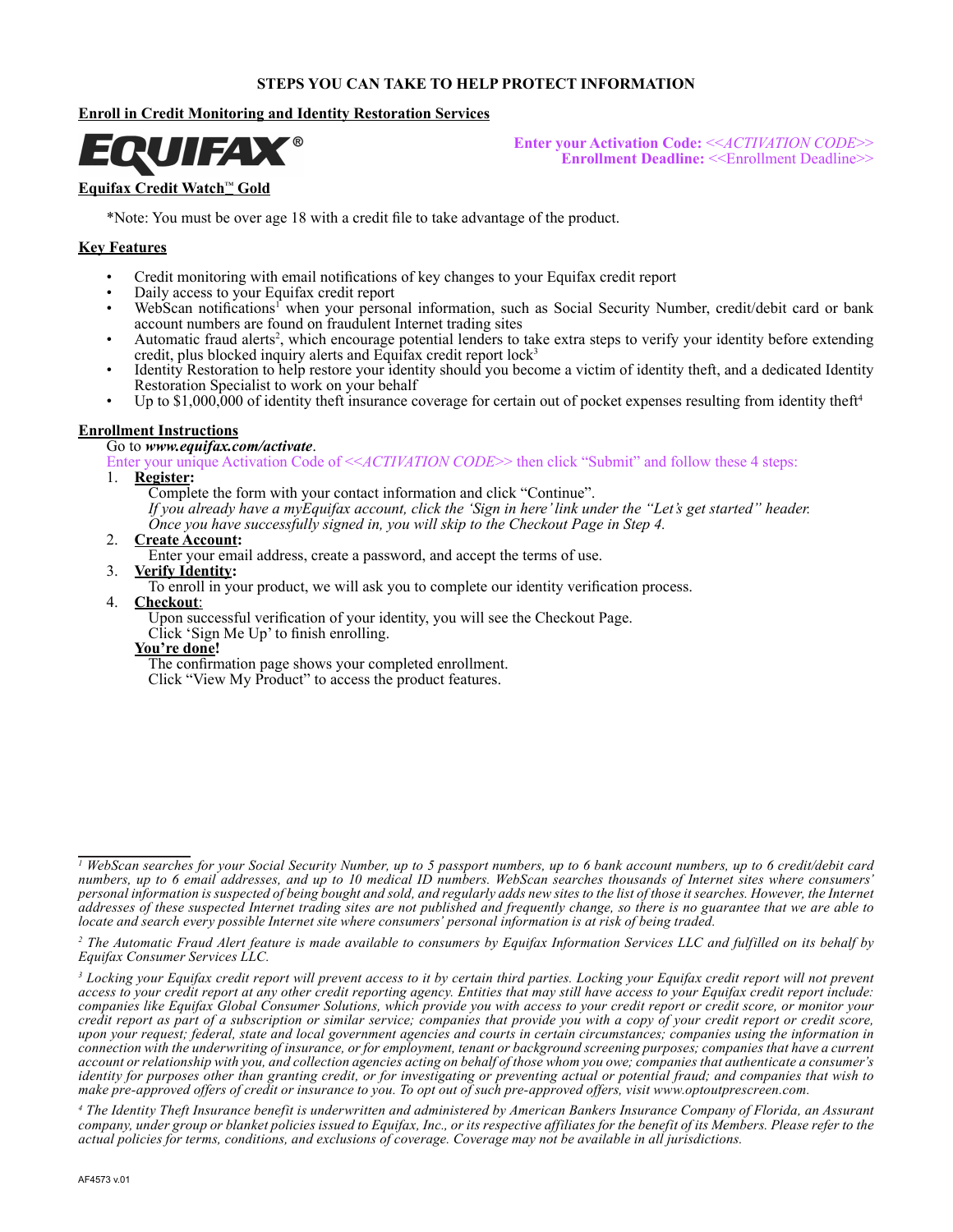### **Monitor Your Accounts**

We encourage you to remain vigilant against incidents of identity theft and fraud by reviewing your credit reports/account statements and explanation of benefits forms for suspicious activity and to detect errors. Under U.S. law, you are entitled to one free credit report annually from each of the three major credit reporting bureaus, TransUnion, Experian, and Equifax. To order your free credit report, visit www.annualcreditreport.com or call 1-877-322-8228. Once you receive your credit report, review it for discrepancies and identify any accounts you did not open or inquiries from creditors that you did not authorize. If you have questions or notice incorrect information, contact the credit reporting bureau.

You have the right to place an initial or extended "fraud alert" on a credit file at no cost. An initial fraud alert is a one-year alert that is placed on a consumer's credit file. Upon seeing a fraud alert, a business is required to take steps to verify the consumer's identity before extending new credit. If you are a victim of identity theft, you are entitled to an extended fraud alert lasting seven years. Should you wish to place a fraud alert, please contact any of the three credit reporting bureaus listed below.

As an alternative to a fraud alert, you have the right to place a "credit freeze" on a credit report, which will prohibit a credit bureau from releasing information in the credit report without your express authorization. The credit freeze is designed to prevent credit, loans, and services from being approved in your name without your consent. However, you should be aware that using a credit freeze may delay, interfere with, or prohibit the timely approval of any subsequent request or application you make regarding a new loan, credit, mortgage, or any other account involving the extension of credit. Pursuant to federal law, you cannot be charged to place or lift a credit freeze on your credit report. To request a credit freeze, you will need to provide the following information:

- 1. Full name (including middle initial as well as Jr., Sr., III, etc.);<br>2. Social Security number;
- Social Security number;
- 3. Date of birth;
- Address for the prior two to five years;
- 5. Proof of current address, such as a current utility or telephone bill;
- 6. A legible photocopy of a government-issued identification card (e.g., state driver's license or identification card); and
- 7. A copy of either the police report, investigative report, or complaint to a law enforcement agency concerning identity theft, if you are a victim of identity theft.

Should you wish to place a fraud alert or credit freeze, please contact the three major credit reporting bureaus listed below:

| TransUnion                      | <b>Experian</b>               | Equifax                      |
|---------------------------------|-------------------------------|------------------------------|
| 1-800-680-7289                  | 1-888-397-3742                | 1-888-298-0045               |
| www.transunion.com              | www.experian.com              | www.equifax.com              |
| <b>TransUnion Fraud Alert</b>   | <b>Experian Fraud Alert</b>   | <b>Equifax Fraud Alert</b>   |
| P.O. Box 2000                   | P.O. Box 9554                 | P.O. Box 105069              |
| Chester, PA 19016-2000          | Allen. TX 75013               | Atlanta, GA 30348-5069       |
| <b>TransUnion Credit Freeze</b> | <b>Experian Credit Freeze</b> | <b>Equifax Credit Freeze</b> |
| P.O. Box $160$                  | P.O. Box 9554                 | P.O. Box 105788              |
| Woodlyn, PA 19094               | Allen, TX 75013               | Atlanta, GA 30348-5788       |

#### **Additional Information**

You can further educate yourself regarding identity theft, fraud alerts, credit freezes, and the steps you can take to protect your personal information by contacting the credit reporting bureaus, the Federal Trade Commission (FTC), or your state Attorney General. The FTC also encourages those who discover that their information has been misused to file a complaint with them. The FTC may be reached at 600 Pennsylvania Ave. NW, Washington, D.C. 20580; www.identitytheft.gov; 1-877-ID-THEFT (1-877-438-4338); and TTY: 1-866-653-4261.

You have the right to file a police report if you ever experience identity theft or fraud. Please note that in order to file a report with law enforcement for identity theft, you will likely need to provide some proof that you have been a victim. Instances of known or suspected identity theft should also be reported to law enforcement, your state Attorney General, and the FTC. This notice has not been delayed by law enforcement.

*For Maryland residents*, the Maryland Attorney General may be contacted at 200 St. Paul Place, 16<sup>th</sup> Floor, Baltimore, MD 21202; 1-888-743-0023; and www.oag.state.md.us. InTransit, LLC may be contacted at 100 Industry Drive, Pittsburgh, PA 15275.

*For New Mexico residents*, you have rights pursuant to the Fair Credit Reporting Act, such as the right to be told if information in your credit file has been used against you, the right to know what is in your credit file, the right to ask for your credit score, and the right to dispute incomplete or inaccurate information. Further, pursuant to the Fair Credit Reporting Act: (i) the consumer reporting agencies must correct or delete inaccurate, incomplete, or unverifiable information; (ii) the consumer reporting agencies may not report outdated negative information; (iii) access to your file is limited; (iv) you must give consent for credit reports to be provided to employers; (v) you may limit "prescreened" offers of credit and insurance you get based on information in your credit report; (vi) and you may seek damages from violators. You may have additional rights under the Fair Credit Reporting Act not summarized here. Identity theft victims and active-duty military personnel have specific additional rights pursuant to the Fair Credit Reporting Act. We encourage you to review your rights pursuant to the Fair Credit Reporting Act by visiting https://files.consumerfinance.gov/f/201504 cfpb summary your-rights-under-fcra.pdf, or by writing Consumer Response Center, Room 130-A, FTC, 600 Pennsylvania Ave. N.W., Washington, D.C. 20580.